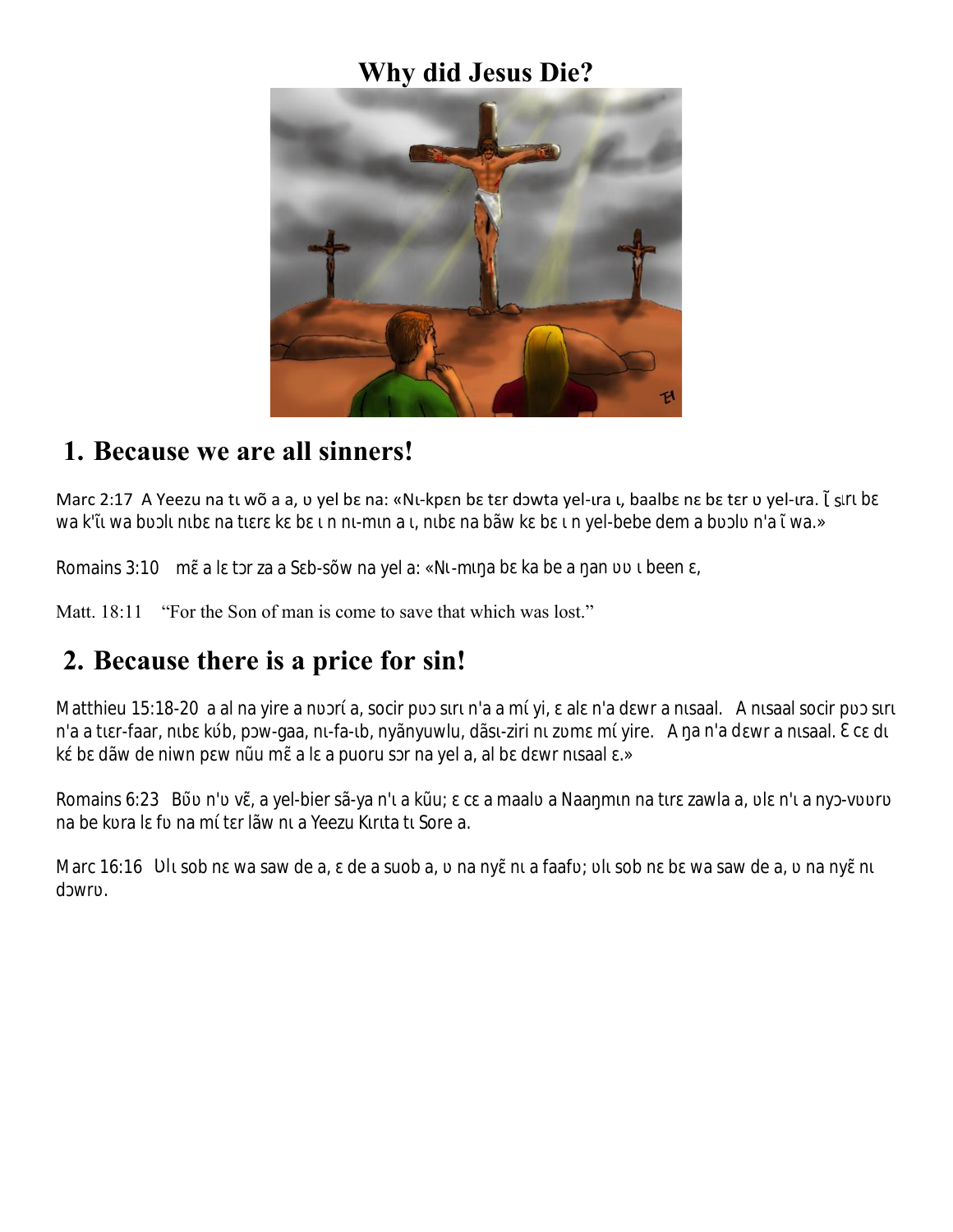

**There is a price for sin!**

# **3. Because Jesus died and paid for our sins on the cross!**

Matthieu 1:21 nad w n d ble f por a yúor k Yeezu, I n' na faa a n -b r a b yel-bebe p .»

Romains 5: 8 c, a lbom n na wul k'aa Naamnn t n yaga za a, l n' a K r ta na kpi a t ãw, a l n daar t na cãa yel-bebe dem a.

John 3:16 Naam n s r na n w a t -daa yaga za, t de a Bie, Bi-been k, k n r za na saw de a, ta kpi, páw a ny -v r na bek rala.

Matthieu 18:11 A N saal Bie wa na wa faa a b I dem na t b r a.]

# **4. Salvation is a free gift, not by good works. You must take God's word for it, and trust Jesus alone!**

Ephesiens 2:8-9 S za, a Naamn maal ãw n'a ny ny a faaf, ny na saw de a zú. A faaf a b yi ny zie , Naa m n maal n' k ny zawla l. byi a ny -r zie, k n r za taa wa dier p r n.

Tite 3:5 faat na, ab yel-m at natrat -r p a n'a so a su-aar zún'a, sò t a suob k t Ibdw, ktaV r Sõwtlbn-paal.

Actes 4:12 Faaf b l yin r kãw za zie a b a lyõ zie . Yúor b l ka zie za a t w zu, a Naamnka n saalb, na t faa t .»

### **5. We must put our faith and trust in Christ alone!**

Marc 9:23 A Yeezu I b yel : «F na na t a yaa? Sob n na t r Naa m n-saw-deb a, bom za m t n a zie.»

Marc 1:15 «A daar la Naam n na ãw a, ta na, a Naam n-Naal d b p la: ny l b a ny b saw de a Yelnʋ̃ɔ̀.»